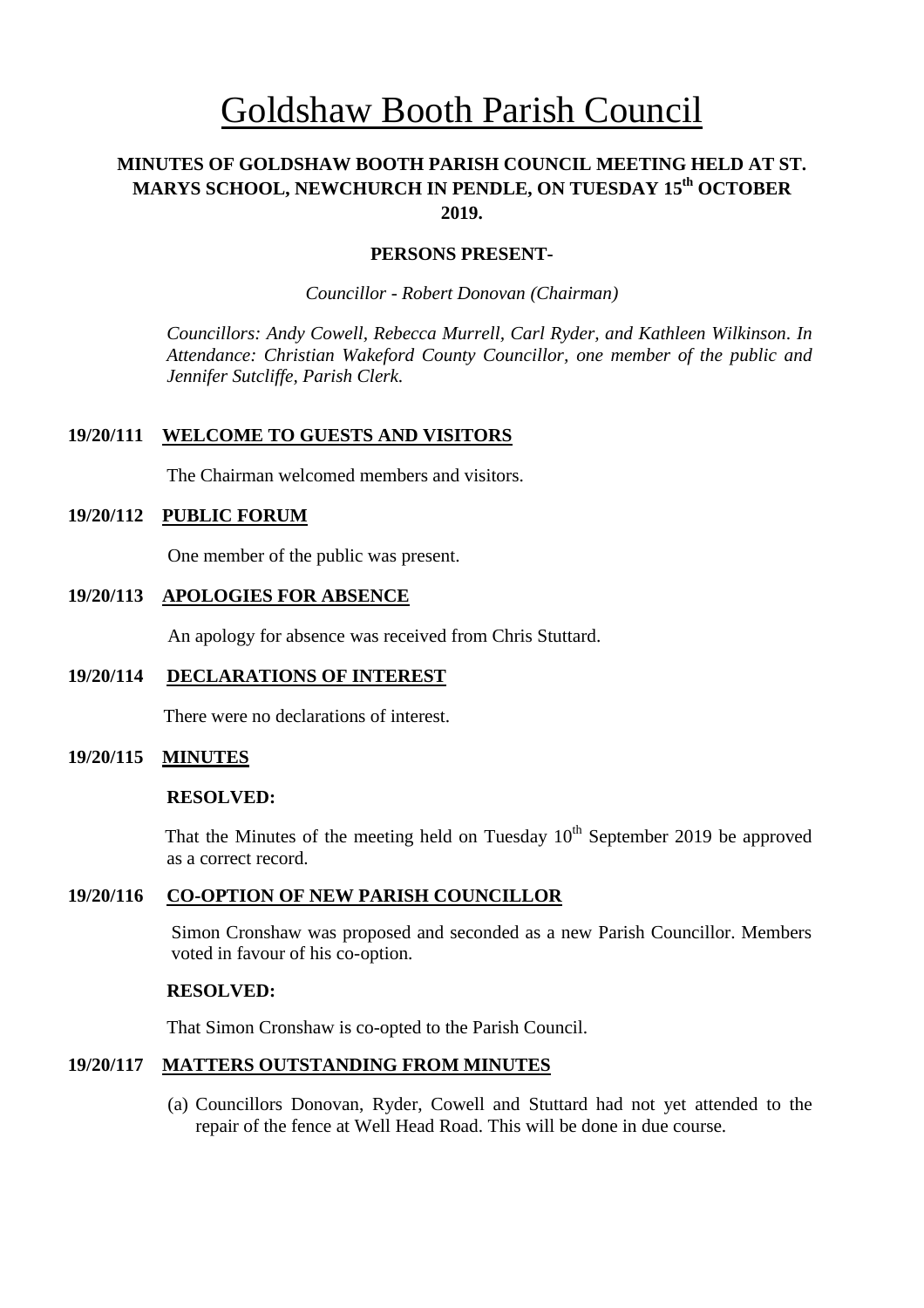- (b) Councillor Cowell obtained horse signs Councillors Ryder and Cowell to put up signs at required location.
- (c) Parking outside top gate to playing field Councillor Donovan to continue seeking clarity.
- (d) Forestry work at Barley Bank County Councillor Wakeford to find out when this work will commence.
- (e) Replace dog fouling notice Councillor Donovan to replace signs as soon as possible.
- (f) Mirrors at Sabden Fold County Councillor Wakeford will ask for assistance from LCC.
- (g) Drains in village County Councillor Wakeford has logged this with LCC and will continue to chase this up.

#### **19/20/118 REPORTS FROM CHAIRMAN AND PARISH COUNCILLORS**

#### Councillor Donovan

Reported the toilet takings for this month were £61.00.

#### Councillor Murrell

Reported the hedge after Forest Cottage requires cutting back. Councillor Ryder to speak to landowner to establish who will pay for the cutting.

#### Councillor Wilkinson

Attended Barrowford and Western Parish Council and reported that a number of thefts of catalytic converters had taken place from vehicles in the area and asked villages to be vigilant.

Stile blocked on footpath 21 and is now closed off due to soil movement on the mill site. Councillor Donovan to contact Tom Partridge with regards to this.

#### **19/20/119 BEST KEPT VILLAGE COMPETITION**

The official report has not yet been released. The Hamlet class was won by Wiswell with Newchurch and Spenbrook being placed  $5<sup>th</sup>$ . In the public gardens category Newchurch and Spenbrook were placed  $8<sup>th</sup>$ .

#### **19/20/120 PURCHASE OF DEFIBRILLATOR**

Councillor Donovan will obtain quotes and submit a bid to Barrowford and Western Parishes in December.

#### **19/20/121 PLANNING APPLICATION – 19/0713/FUL**

Members discussed the application which was the same as the previous application which had now lapsed. There were no objections or observations.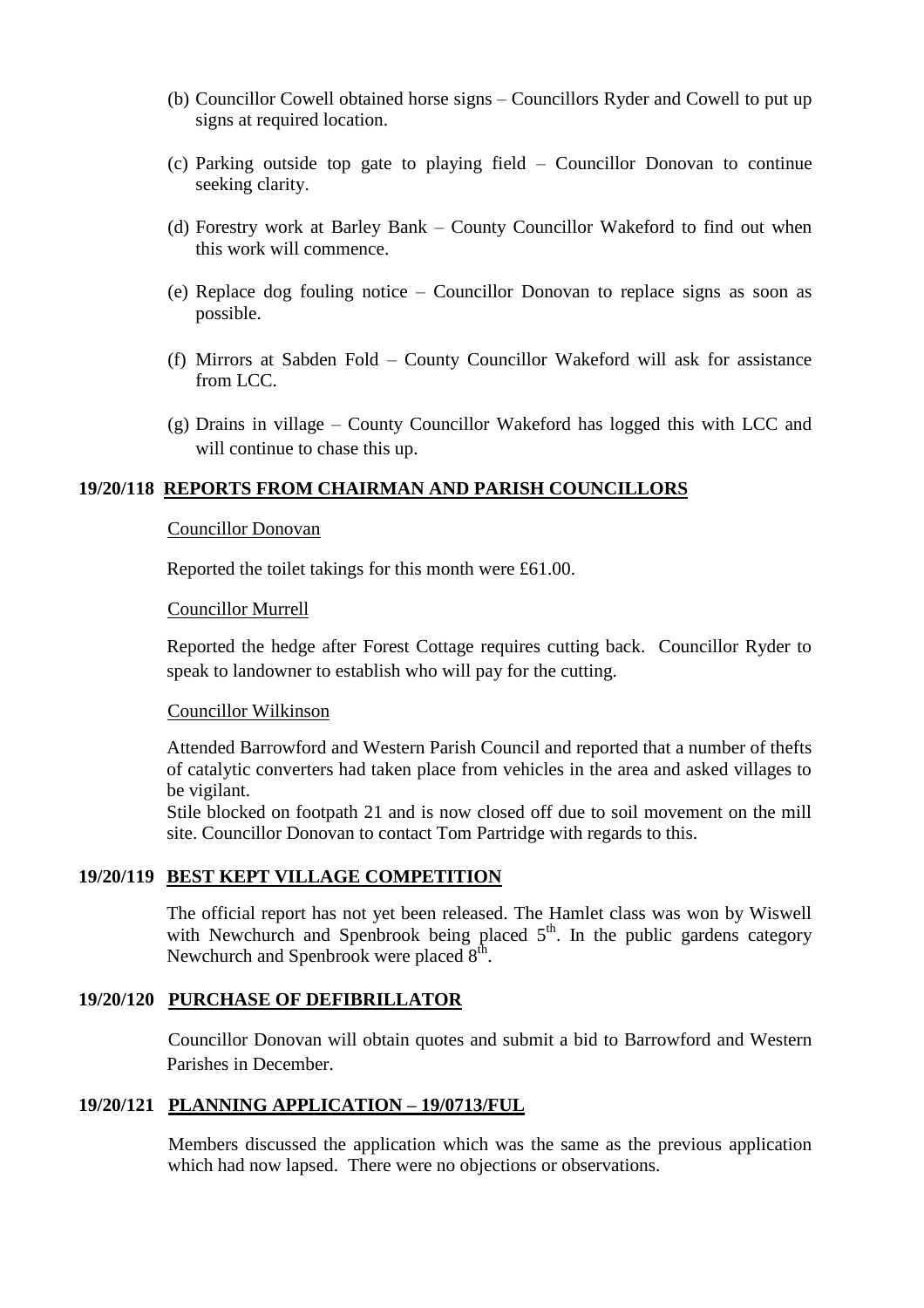# **19/20/122 SECTION 106 MONIES 19/20/123 RESIDENTS QUESTIONNAIRES** 1**9/20/124 PLAYGROUND REFURBISHMENT**

The above three agenda items were discussed as one.

A discussion took place around the results of the questionnaire and the following points were made:-

- Refurbishment of the existing top park equipment is required Councillor Donovan and Ryder to resolve.
- Wooden play area needs additional equipment and refurbishment Councillor Donovan to contact Playdale for quotes.
- Further quotes to be obtained for CCTV Councillor Ryder to obtain.
- Sit on mower Councillor Donovan and Ryder to progress.
- Benches and picnic tables Councillor Ryder to obtain quotes.
- Wooden pavilion Councillor Ryder to investigate.
- Heritage lampposts Councillor Cowell to obtain quotes.

# **19/20/125 NOTICE BOARD AT SABDEN FOLD**

Cameron Hill has been contacted with regards to replacement of the existing notice board. Previous quotes obtained were discussed.

## **RESOLVED:**

Councillor Wilkinson to obtain a quote from Mr Hill.

## **19/20/126 DEVELOPMENT OF SPENBROOK MILL**

Complaints from residents continue to be received on a regular basis, relating to contractors working outside the agreed hours and mud on the road. Councillors discussed the complaints and ongoing issues with the development. County Councillor Wakeford to contact LCC and update Councillor Donovan on progress.

## **RESOLVED:**

That the Clerk to contact Health and Safety Executive with regards to the boundary fence.

## **19/20/127 CCTV**

One further quote has been received and Councillor Ryder to contact Street Cam to get an additional quote.

The placing of a camera in Spenbrook was discussed and Councillor Wilkinson agreed that fixing a camera to her property was a possibility.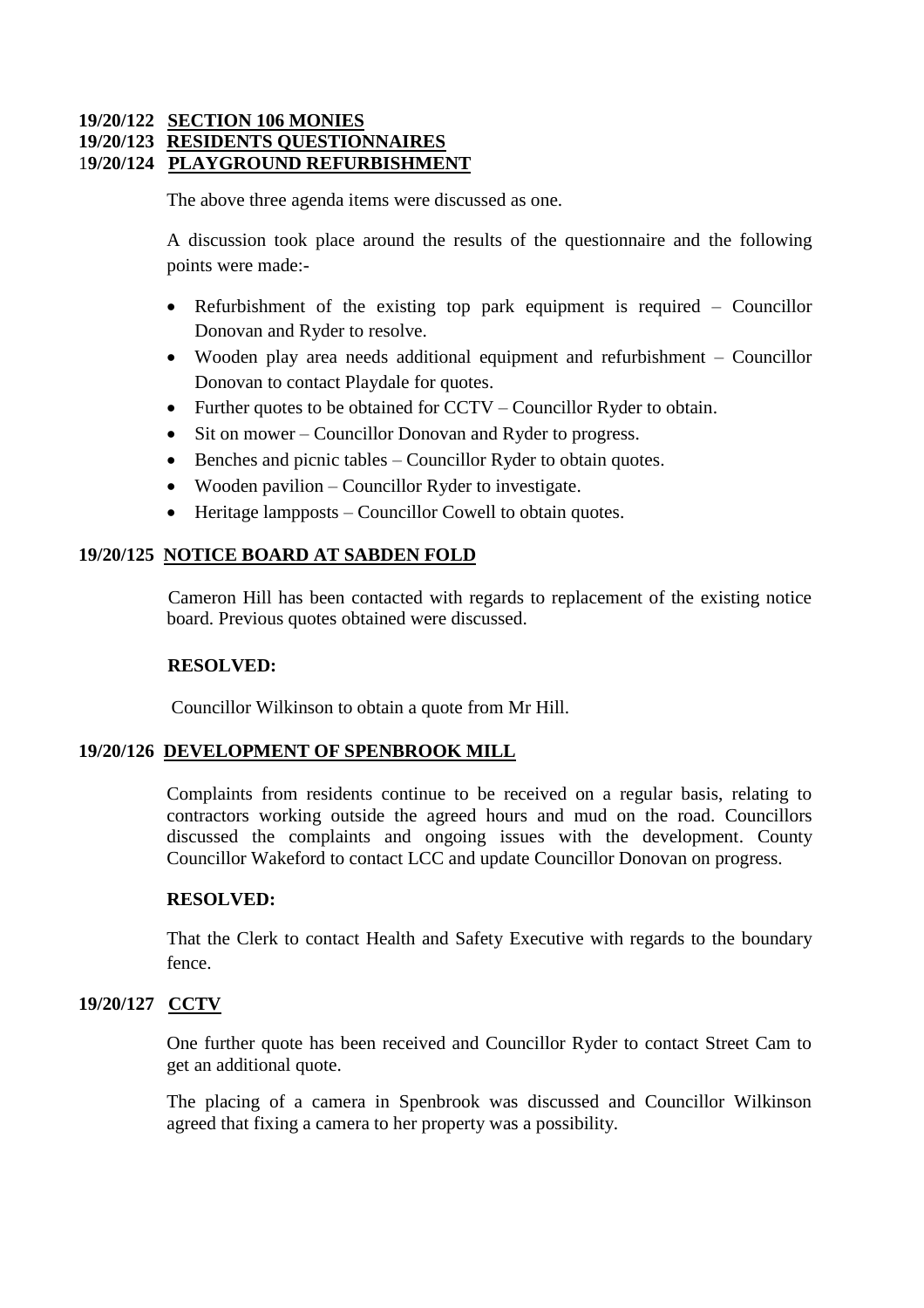## **RESOLVED:**

That this item would be included on next month's agenda.

# **19/20/128 SIT ON MOWER**

Discussions are still ongoing,

## **RESOLVED:**

That this item will be added to the next agenda.

# **19/20/129 REPLACEMENT TREES – THE WOODLAND TRUST**

Ash die back continues to damage trees in Sparable wood.

## **RESOLVED:**

That the Clerk will apply to the Woodland Trust for additional trees.

## **19/20/130 SPRING BULBS**

Bulbs to be purchased once again and made freely available for planting throughout the villages.

## **RESOLVED:**

That Councillor Donovan will purchase the bulbs.

## **19/20/131 PARISH MAINTENANCE**

a. Councillor Murrell reported that residents had complained about surface water on Haddings Lane. Additionally the grass needs to be cut back before it becomes a hazard in the winter.

## **RESOLVED:**

That County Councillor Wakeford will arrange this with LCC.

b. Steps at the side of Sparable house are very slippery.

## **RESOLVED:**

That Councillor Wilkinson will bleach the steps.

c. Christmas lights – following last year's switch on event, a similar event will take place again this year. Date and time to be announced.

## **RESOLVED:**

That Councillor Donovan will contact Julie Sumner with regards to organising this.